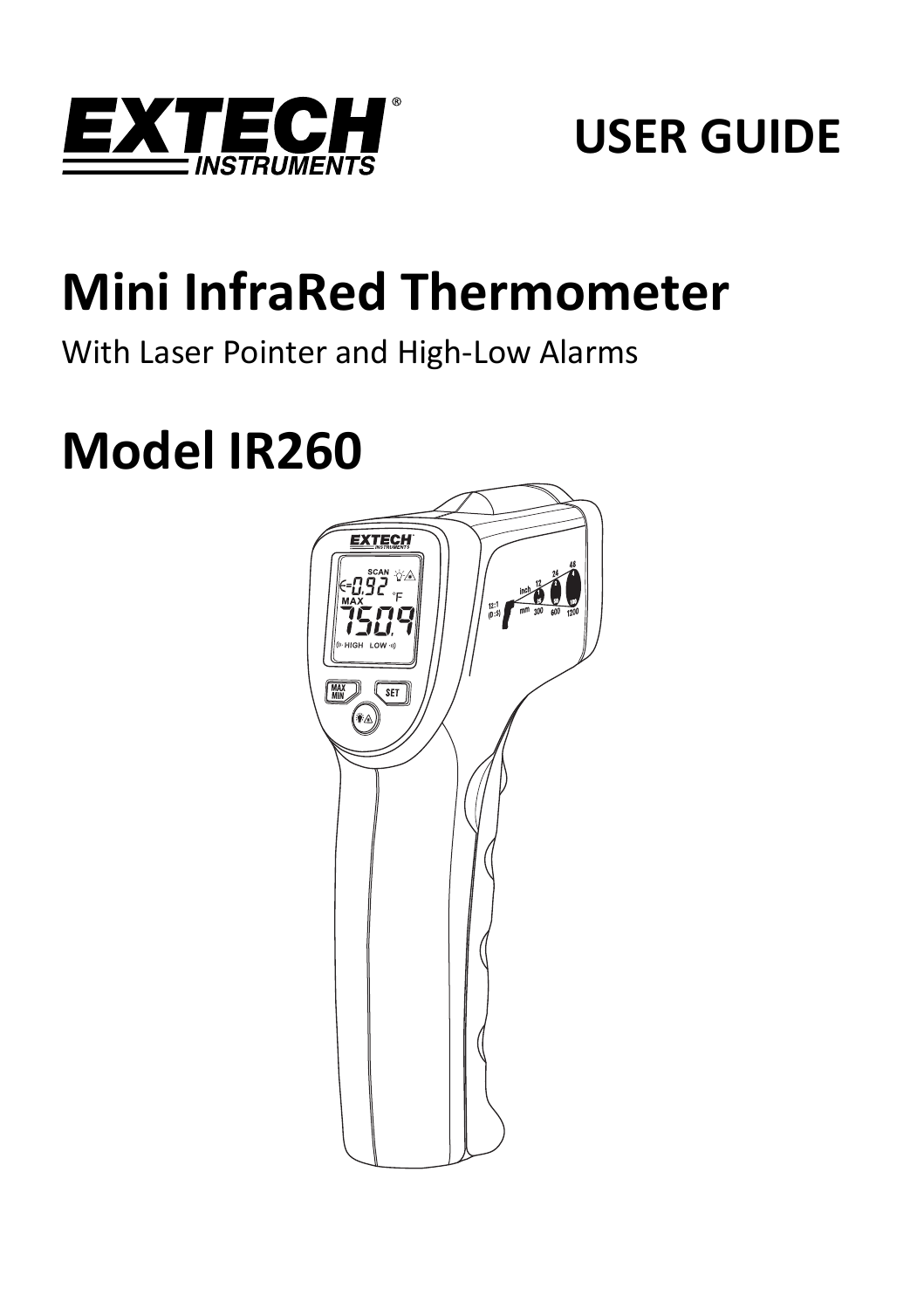# *Introduction*

Congratulations on your purchase of the IR260 IR Thermometer. This thermometer makes non‐ contact (infrared) temperature measurements at the touch of a button. The built-in laser pointer increases target accuracy while the backlit LCD and handy push buttons combine for convenient, ergonomic operation. This device is shipped fully tested and calibrated and, with proper use, will provide years of reliable service. Please visit our website (www.extech.com) to check for the latest version of this User Guide, Product Updates, and Customer Support.

# *Features*

- Measures non‐contact surface temperature up to 400°C (752°F)
- 12:1 Distance to Spot Ratio (Field of View)
- Single‐point laser targeting
- Automatic Data Hold when trigger is released
- Display Backlight
- Maximum‐Minimum temperature function
- Selectable temperature units (°F / °C)
- Dynamic battery status indication
- Adjustable emissivity
- Audible and visible alarm indication for High and Low Temperature Alarm

# *Safety*

## **International Safety Symbols**



This symbol, adjacent to another symbol or terminal, indicates the user must refer to the manual for further information

#### **Warnings**

- $\circ$  Do not directly or indirectly point the laser at the eyes of a person or an animal
- o Inspect for damage or for any shortage of parts or accessories before use
- o Replace the batteries immediately after the battery indicator flashes
- o Do not use the thermometer near explosive gases, steam, or dust
- o Note that an object with high reflectivity will normally cause the measured temperature value to read much lower than the actual temperature
- o Use the device only as described in this User Guide

#### **Cautions**

To avoid thermometer damage, please avoid the following hazards:

- o EMF from welding equipment or electro‐induction heaters
- o Static electricity
- o Thermal shock caused by large or abrupt environmental temperature changes; wait 30 minutes to allow the thermometer to stabilize to new environmental conditions
- $\circ$  Do not use this device in excessively high temperature environments

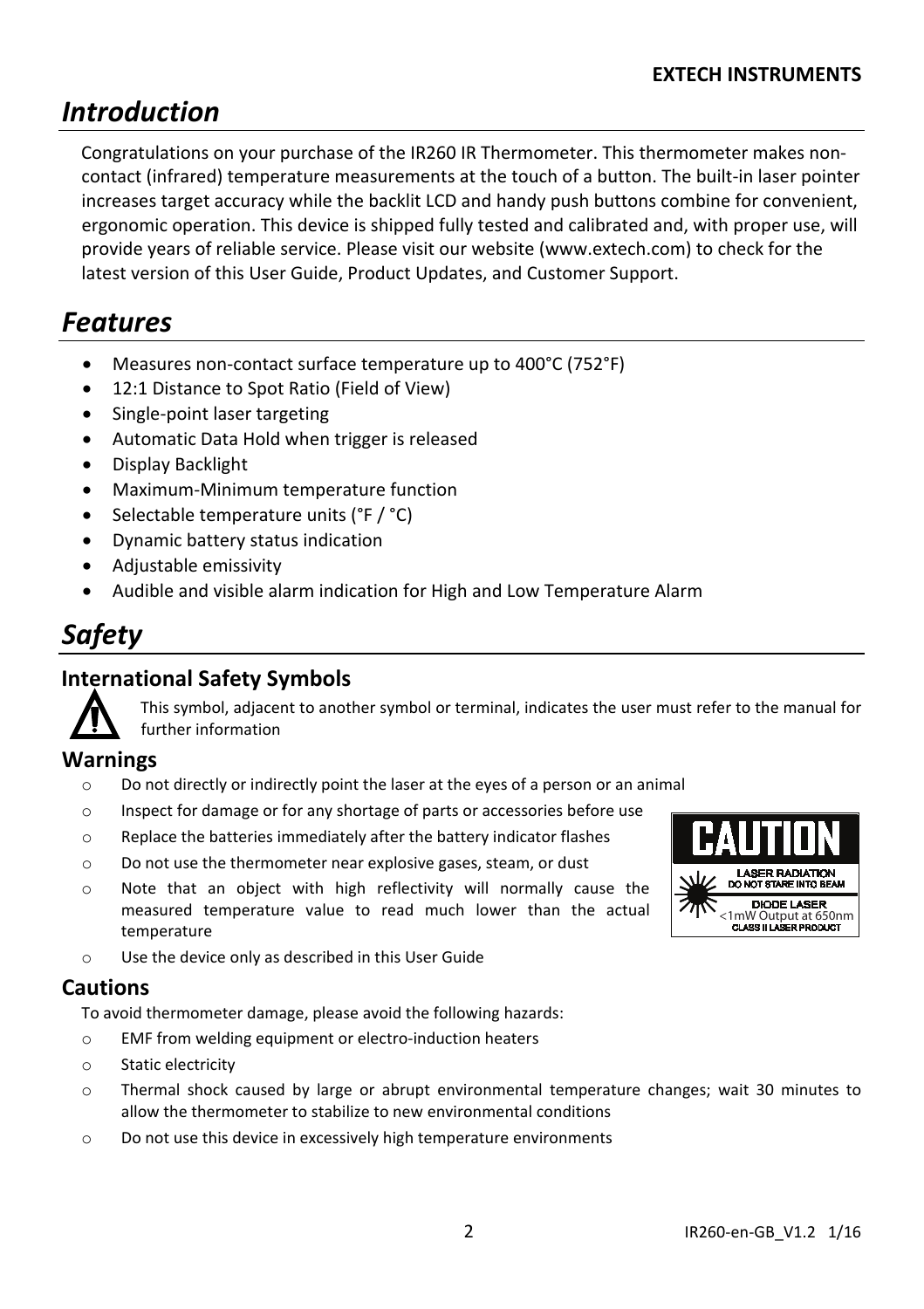# *Description*

# **Meter Description**

- 1. LCD Display
- 2. MAX‐MIN / Down Button
- 3. Backlight‐Laser Pointer / Up Button
- 4. Laser pointer lens
- 5. IR Thermometer lens
- 6. SET Button
- 7. Measurement Scan Trigger
- 8. Battery Compartment

# **Display Description**





|                                         | Emissivity value indication                                                                                             |
|-----------------------------------------|-------------------------------------------------------------------------------------------------------------------------|
|                                         | Laser pointer active icon                                                                                               |
| <b>SCAN</b>                             | Scan mode (active while the trigger is pulled; displayed<br>temperature tracks the temperature of the scanned surfaces) |
| <b>HOLD</b>                             | Hold mode (displayed temperature freezes with trigger release)                                                          |
| <b>MAX</b><br><b>MIN</b>                | Maximum/Minimum temperature icons                                                                                       |
| 下                                       | Battery capacity indicator (flashes when battery voltage is critical)                                                   |
| `ġ́                                     | Display Backlight icon                                                                                                  |
| °F °C                                   | Temperature units (°F/°C)                                                                                               |
| <b>(I<sub>G</sub></b> HIGH<br>LOW ·›) ๔ | Temperature Alarm icons and audible alarm disable icon                                                                  |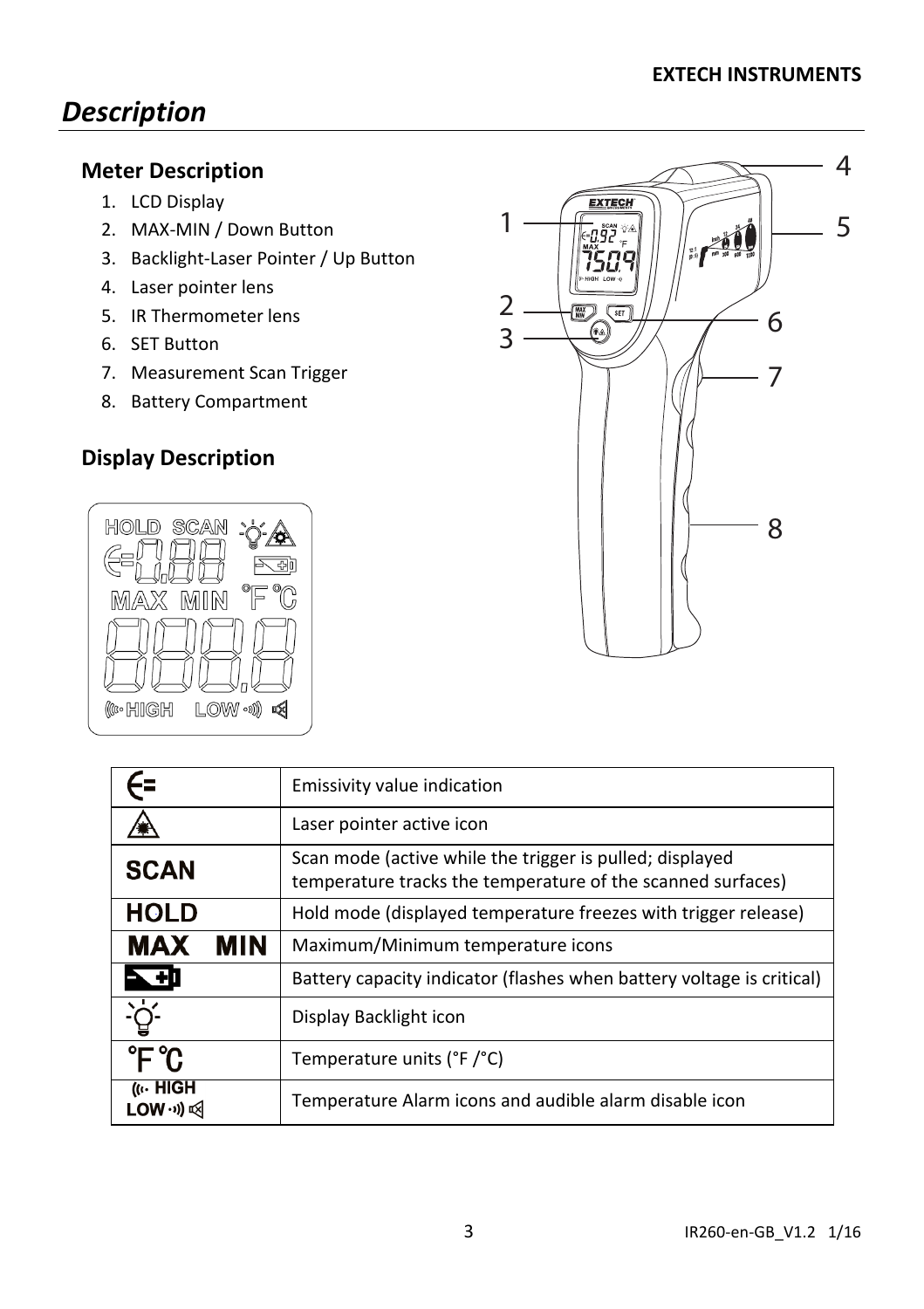# *Operation*

## **Meter Power**

The meter is powered by two 1.5V AA batteries. With fresh batteries installed, the meter switches ON when the trigger is pulled. The batteries are located in the meter handle; pull the battery compartment lid away from the body of the meter to open. Refer to the Maintenance section for more Battery Installation instructions. The battery icon provides battery status indication. Replace the batteries as soon as the battery status icon flashes.

### **Surface Temperature Measurements**

- 1. Hold the meter by its Handle Grip and point it toward the surface to be measured. Read the Field of View section below for distance to target (spot) ratio information.
- 2. Pull and hold the Trigger to turn the meter on and begin testing in Scan mode. The display will light if the two 1.5V batteries are good. Replace the batteries if the display does not light.
- 3. Release the Trigger; the reading will hold for approximately 9 seconds, after which the meter will automatically shut off.
- 4. The meter defaults to the programmed conditions in use when the meter was last switched OFF. For example, if the laser is set to ON and the temperature units are set to  ${}^{0}$ F at the time the unit is switched OFF, the unit will switch ON and use the same settings.

#### **Laser – ON/OFF**

Pull the trigger and release.

Push and HOLD the  $\frac{1}{2}$   $\frac{1}{2}$  button for about 3 seconds to switch the laser pointer ON or OFF. The Laser icon will flash when the state has changed. When the laser is ON, the laser icon  $\triangle$  will appear on the LCD. Aim the red laser beam approximately a half inch below the point of test (pressing the Laser button again turns the laser off).

#### **MAX‐MIN Mode**

Press the trigger and release.

Press the MAX‐MIN button to view the maximum temperature reading (MAX), press again to view the lowest reading (MIN). Press and hold the MAX‐MIN button to switch the MAX‐MIN mode off.

## **Display Backlight**

Press the trigger and release. Press the backlight button  $\mathcal{Q}^2/\mathbb{A}$  momentarily to switch the backlight ON or OFF.

## **Over‐range Indicators (OL and ‐OL)**

If the temperature measurement exceeds 779°F (415°C), the thermometer will display OL in place of a temperature reading. If the temperature measurement is below ‐25°C (‐13°F), the thermometer will display ‐OL in place of a temperature reading.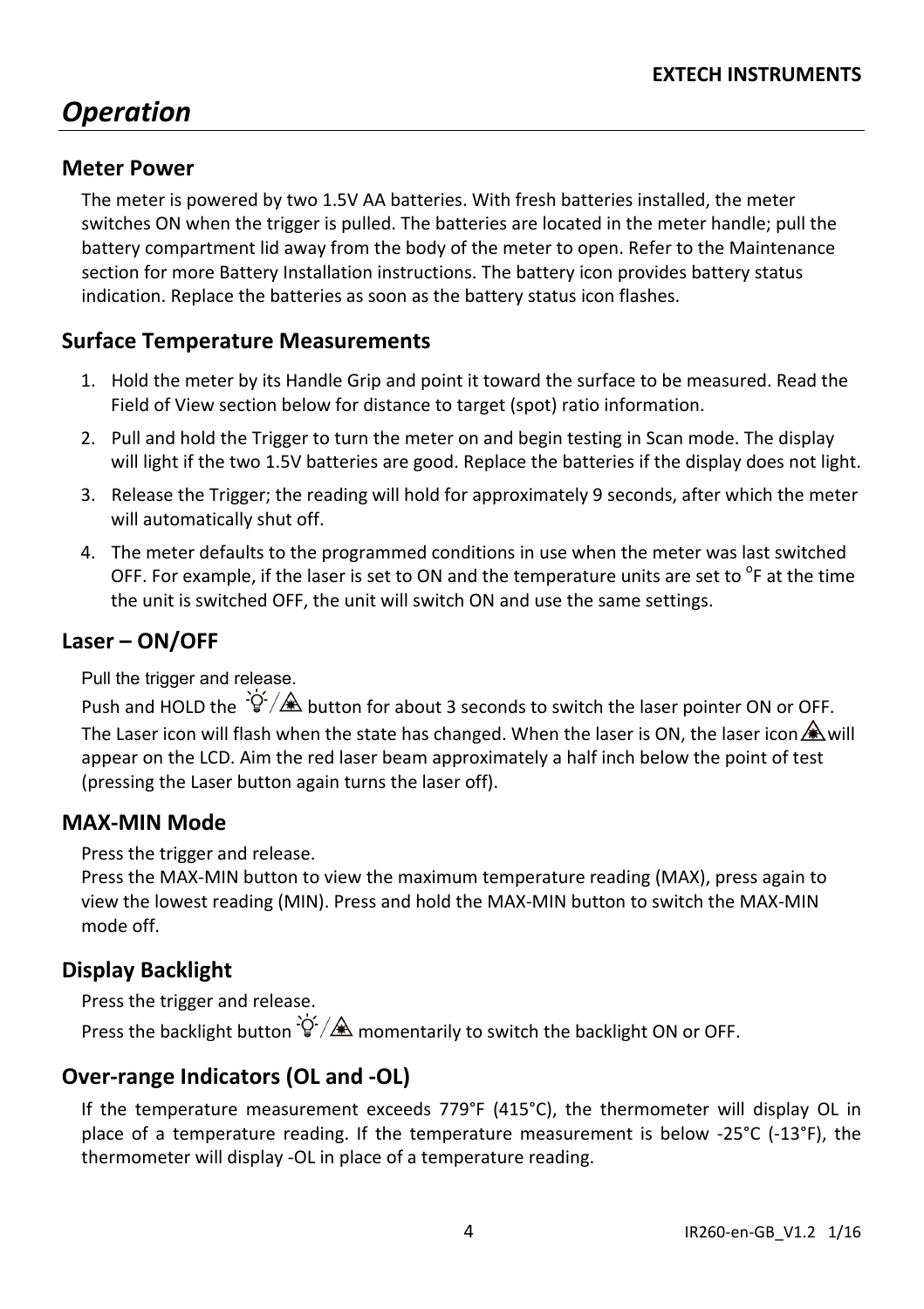# **Setting Mode**

Release the trigger and press the SET button to access the Setting Mode. Use the SET button to navigate through the Setting Mode fields and use  $\hat{Q}^2/\hat{A}$  (UP) and the MAX-MIN (DOWN) buttons to make changes. The available parameters are listed below:

- **•** Emissivity setting
- °C/°F temperature units selection
- Temperature Alarm Audible Beeper Enable/Disable
- High Temperature Alarm Limit setting
- Low Temperature Alarm Limit setting

The corresponding parameter icon will flash when selected. To exit the Setting Mode, press and hold the SET button for two seconds.

#### **Emissivity Setting**

The  $\epsilon$  icon will flash when selected. Use the  $\hat{Q}^2/\hat{R}$  up and **MAX-MIN** down buttons to increase or decrease the emissivity (in 0.01 steps). The emissivity range is 0.10 to 1.00. Hold the up or down button to rapidly increase or decrease the emissivity value. Press the SET button to confirm and to step to the next option.

#### **Selecting the Temperature Unit of Measure (°C/°F)**

Use the  $\frac{1}{2}$  ∴ $\hat{Q}$  up and **MAX-MIN** down buttons to select °C or °F. Press the SET button to confirm and to step to the next option.

#### **Enable/Disable Audible Temperature Alarm**

This parameter is used to enable/disable the audible temperature alarm. The  $\mathbb{R}$  icon will flash in this mode.

Use the  $\frac{1}{2}$ /  $\rightarrow$  up and **MAX-MIN** down buttons to toggle the setting. When the audible alarm is disabled, the display will show 'HIGH LOW'. When the audible alarm is enabled, the display will show  $\mu$ - HIGH LOW  $\dot{\mathcal{W}}$ . When the audible alarm is enabled, the beeper is allowed to sound whenever the measured temperature goes beyond the high or low temperature limit values. Press the SET button to confirm and to step to the next option.

#### **HIGH Temperature Alarm Limit Setting**

Use the  $\frac{1}{2}$   $\frac{1}{2}$  up and **MAX-MIN** down buttons to increase or decrease the High Alarm Temperature Limit (in 0.1 steps for °C or 0.2 steps for °F). Holding the up or down button will rapidly increase or decrease the HIGH limit value. A beep will sound if the HIGH temperature value reaches the LOW temperature value while programming. Press the SET button to confirm and to step to the next option.

#### **LOW Temperature Alarm Limit Setting**

Use the  $\frac{1}{2}$   $\frac{1}{2}$   $\frac{1}{2}$  up and **MAX-MIN** down buttons to increase or decrease the Low Alarm Temperature Limit (in 0.1 steps for °C or 0.2 steps for °F). Holding down the up or down button will rapidly increase or decrease the LOW limit value. A beep will sound if the LOW temperature value reaches the HIGH temperature value while programming. Press the SET button to confirm and to step to the next option.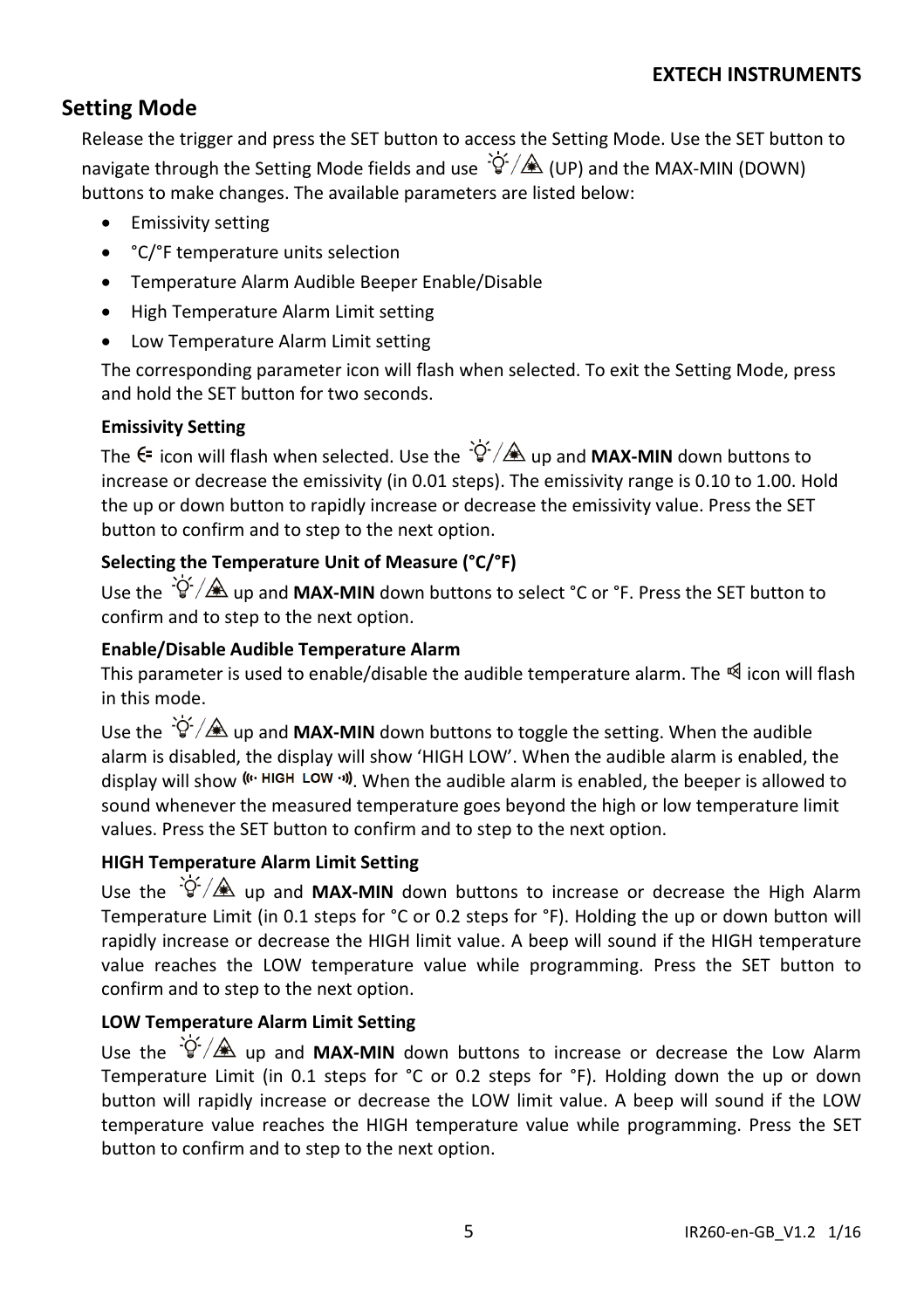## **Locating Hot or Cold Spots**

To detect a hot or cold spot, aim the thermometer at a region beyond the target and then scan the entire region in a slow, up/down motion.



## **Distance to Spot Ratio (Field of View)**

The meter's field of view is 12:1 (distance to spot ratio). For example, if the meter is 24 inches from the target (spot), the diameter of the target must be at least 2 inches. Other distances are shown below in the field of view diagram.

Note that measurements should normally be made closer than 2 feet from the target. The meter can measure from further distances but the measurement may be affected by external sources of light. In addition, the spot size may be so large that it encompasses surface areas not intended to be measured.



It is necessary to ensure that the size of the target is larger than the spot size. The smaller the target, the closer the distance should be. See the accompanying diagram.



## **Emissivity**

Emissivity represents the energy reflectivity of a material. Most organic materials and painted or oxidized surfaces have an emissivity of approximately 0.95. If possible, masking tape or flat black paint should be applied to cover the measured surface.

Wait a period of time to allow the tape or paint to reach thermal equilibrium with the surface of the covered object. Measure the temperature of the surface covered with tape or paint only after equilibrium has been achieved.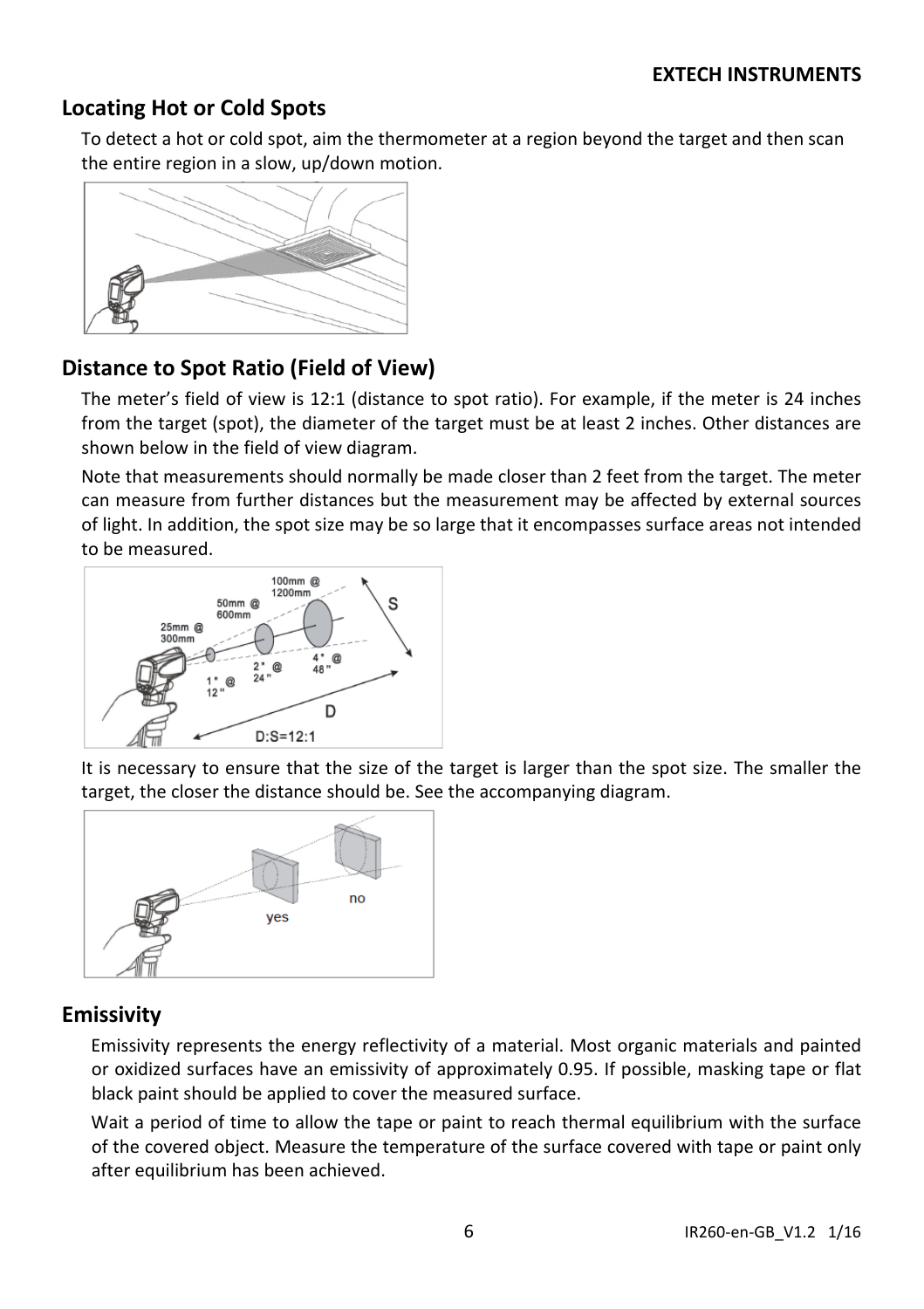# *Measurement Notes*

- 1. The object under test should be larger than the spot (target) size calculated by the field of view diagram.
- 2. If the surface of the object under test is covered with frost, oil, grime, etc., clean before taking measurements.
- 3. If an object's surface is highly reflective apply masking tape or flat black paint to the surface before measuring.
- 4. The meter may not make accurate measurements through transparent surfaces such as glass.
- 5. Steam, dust, smoke, etc. can obscure measurements.
- 6. The meter compensates for deviations in ambient temperature. It can, however, take up to 30 minutes for the meter to adjust to extremely wide ambient temperature changes.
- 7. To find a hot spot, aim the meter outside the area of interest then scan across (in an up and down motion) until the hot spot is located.

# *Maintenance*

## **Cleaning**

To clean the lenses use compressed air to clear dust and other particles, then carefully clean with a wet cotton swab. The cotton swab should be moistened with clean water.

To clean the meter housing, wipe with a damp, soft cloth. Do not use solvents or abrasives. Do not immerse the IR260 in water or other liquid.

## **Troubleshooting**

| Symptom              | Problem                                                              | <b>Action</b>                                                                             |
|----------------------|----------------------------------------------------------------------|-------------------------------------------------------------------------------------------|
| OL display           | Target temperature exceeds range                                     | Select a target within range                                                              |
| -OL display          | Target temperature under-range                                       | Select a target within range                                                              |
| Battery icon flashes | Low Battery power                                                    | <b>Replace Batteries</b>                                                                  |
| Blank display screen | Low battery power                                                    | Check and/or replace batteries                                                            |
| No Laser pointer     | Low battery or environmental<br>temperature higher than 40°C (104°F) | Replace the batteries or move the<br>IR260 to an area with a lower<br>ambient temperature |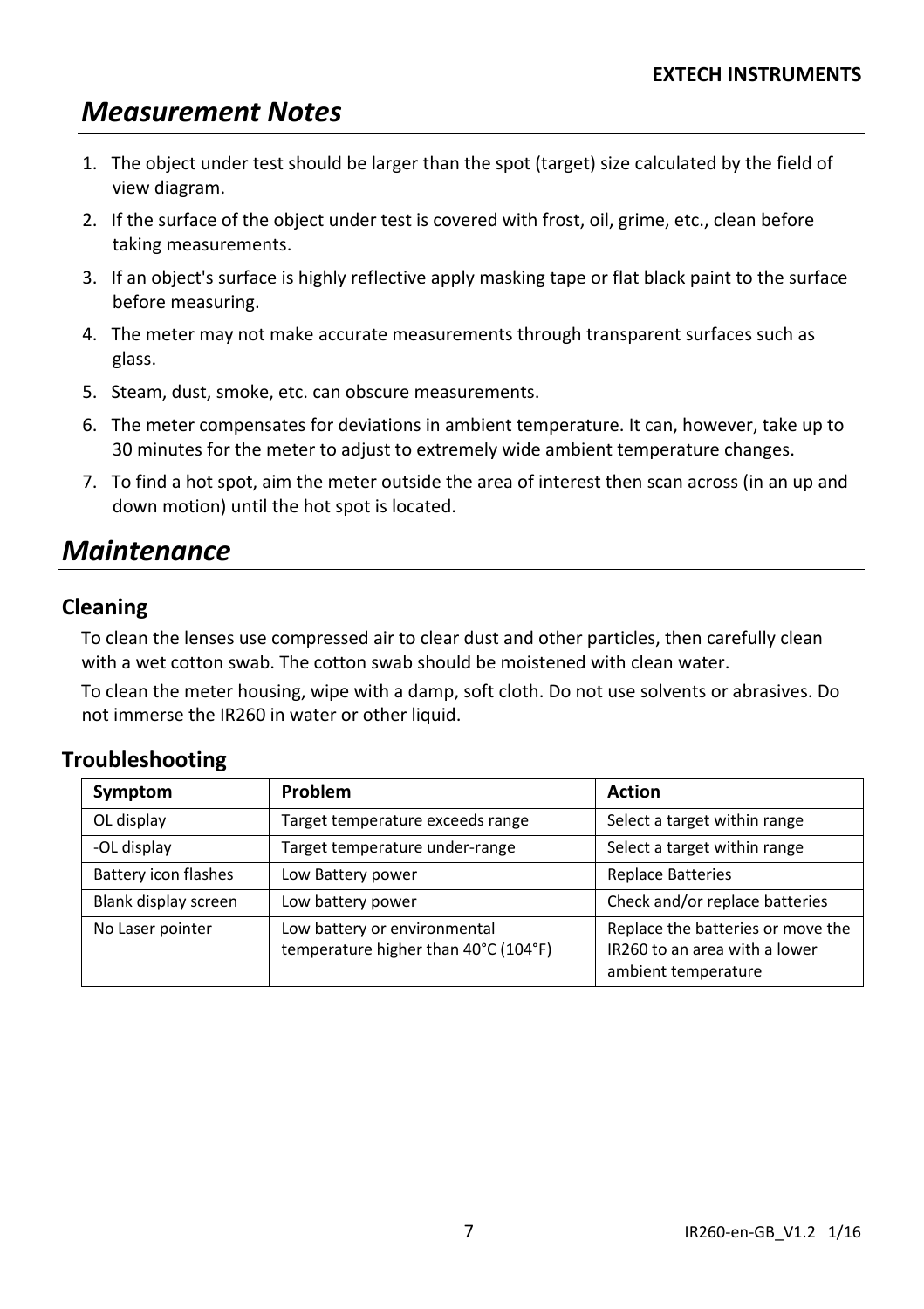### **Replacing Batteries**

When the battery icon flashes, or when the meter doesn't switch ON, replace the batteries. The battery compartment is located in the handle grip. The battery compartment lid is located just below the trigger. Pry the compartment lid off to reach the compartment.

Replace the 1.5V AA batteries following correct polarity and then close the battery compartment lid.

**Battery Safety Notes:** Please dispose of batteries responsibly; never dispose of batteries in a fire, batteries may explode or leak. If the meter is not to be used for 60 days or more, remove the battery and store separately. Do not mix battery types or freshness levels; please use batteries of the same type and of the same freshness level.



Never dispose of used batteries or rechargeable batteries in household waste. As consumers, users are legally required to take used batteries to appropriate collection sites, the retail store where the batteries were purchased, or wherever batteries are sold.

**Disposal:** Do not dispose of this instrument in household waste. The user is obligated to take end‐of‐life devices to a designated collection point for the disposal of electrical and electronic equipment.